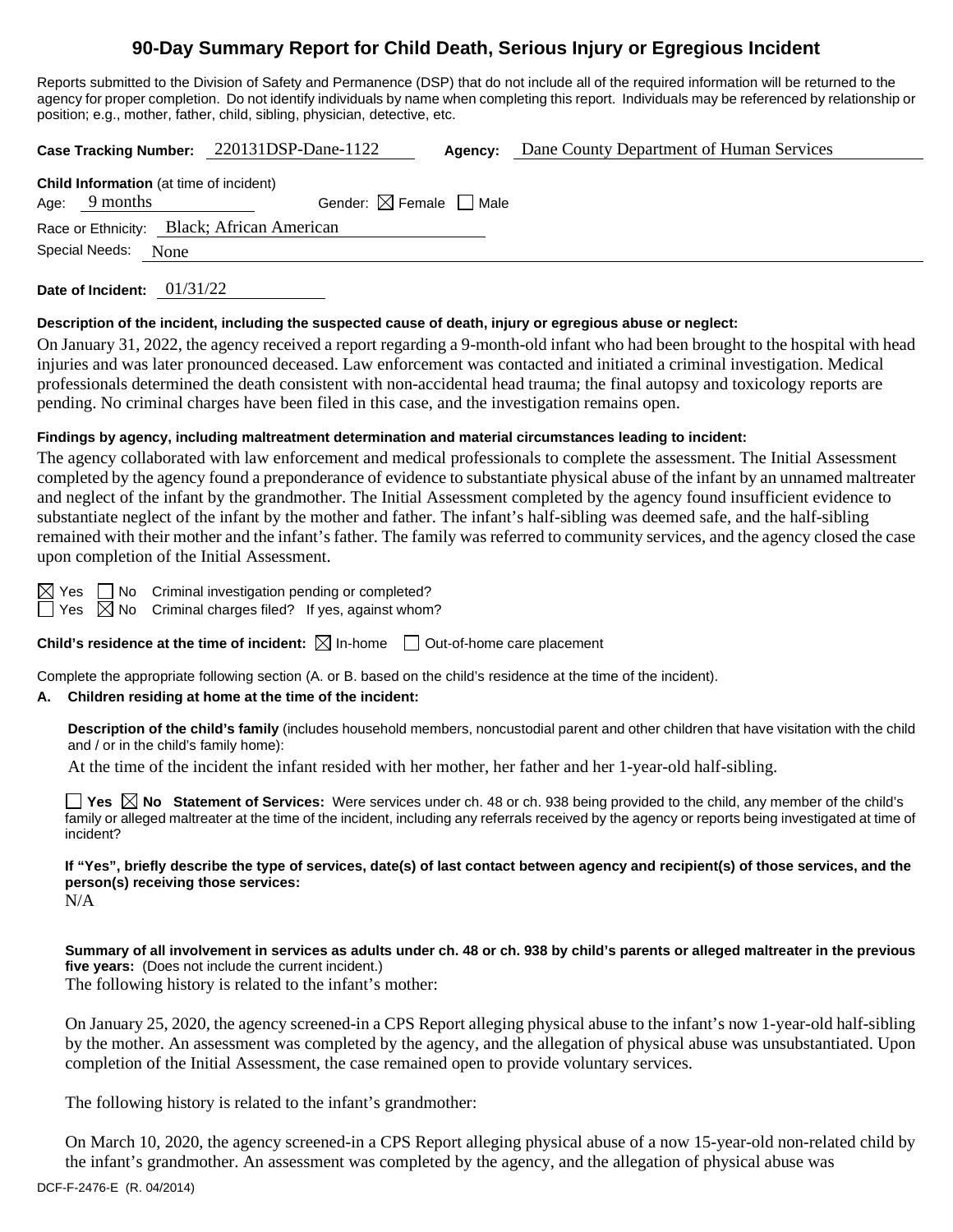unsubstantiated. The case was closed upon completion of the Initial Assessment.

On May 22, 2018, the agency screened-in a CPS Report alleging physical abuse of the infant's now adult aunt by the infant's grandmother. An assessment was completed by the agency, and the allegation of physical abuse was unsubstantiated. The case was closed upon completion of the Initial Assessment.

On January 22, 2018, the agency screened-in a CPS Report alleging physical abuse, neglect and emotional damage/abuse of the infant's two now adult aunts by the infant's grandmother. An assessment was completed by the agency, and the allegations of physical abuse, neglect, and emotional damage/abuse were unsubstantiated. The case was closed upon completion of the Initial Assessment.

**Summary of actions taken by the agency under ch. 48, including any investigation of a report or referrals to services involving the child, any member of the child's family living in this household and the child's parents and alleged maltreater.** (Does not include the current incident.)

(Note: Screened out reports listed in this section may include only the date of the report, screening decision, and if a referral to services occurred at Access. Reports that do not constitute a reasonable suspicion of maltreatment or a reason to believe that the child is threatened with harm are not required to be screened in for an Initial Assessment, and no further action is required by the agency.)

The following history is related to the infant's mother:

On July 25, 2020, the agency screened-in a CPS Report alleging physical abuse to the infant's now 1-year-old half-sibling by the mother. An assessment was completed by the agency, and the allegation of physical abuse was unsubstantiated. Upon completion of the Initial Assessment, the case remained open to provide voluntary services.

The following history is related to the infant's grandmother:

On November 30, 2021, the agency screened-out a CPS Report.

On October 10, 2020, the agency screened-out a CPS Report.

On March 10, 2020, the agency screened-in a CPS Report alleging neglect of a now 15-year-old non-related child by the infant's grandmother. An assessment was completed by the agency, and the allegation of physical abuse was unsubstantiated. The case was closed upon completion of the Initial Assessment.

On July 18, 2018, the agency screened-out a CPS Report.

On May 22, 2018, the agency screened-in a CPS Report alleging physical abuse of the infant's now adult aunt by the infant's grandmother. An assessment was completed by the agency, and the allegation of physical abuse was unsubstantiated. The case was closed upon completion of the Initial Assessment.

On January 22, 2018, the agency screened-in a CPS Report alleging physical abuse, neglect and emotional damage/abuse of the infant's two now adult aunts by the infant's grandmother. An assessment was completed by the agency, and the allegations of physical abuse, neglect, and emotional damage/abuse were unsubstantiated. The case was closed upon completion of the Initial Assessment.

On June 22, 2016, the agency screened-in a CPS Report alleging physical abuse of the infant's now adult aunt by the infant's grandmother. An assessment was completed by the agency, and the allegation of physical abuse was substantiated. Upon completion of the Initial Assessment, the case remained open to provide voluntary services.

On July 14, 2011, the agency screened-in a CPS Report alleging neglect of the infant's now adult aunt by the infant's grandmother. An assessment was completed by the agency, and the allegation of neglect was unsubstantiated. The case was closed upon completion of the Initial Assessment.

On April 6, 2010, the agency screened-out a CPS Report.